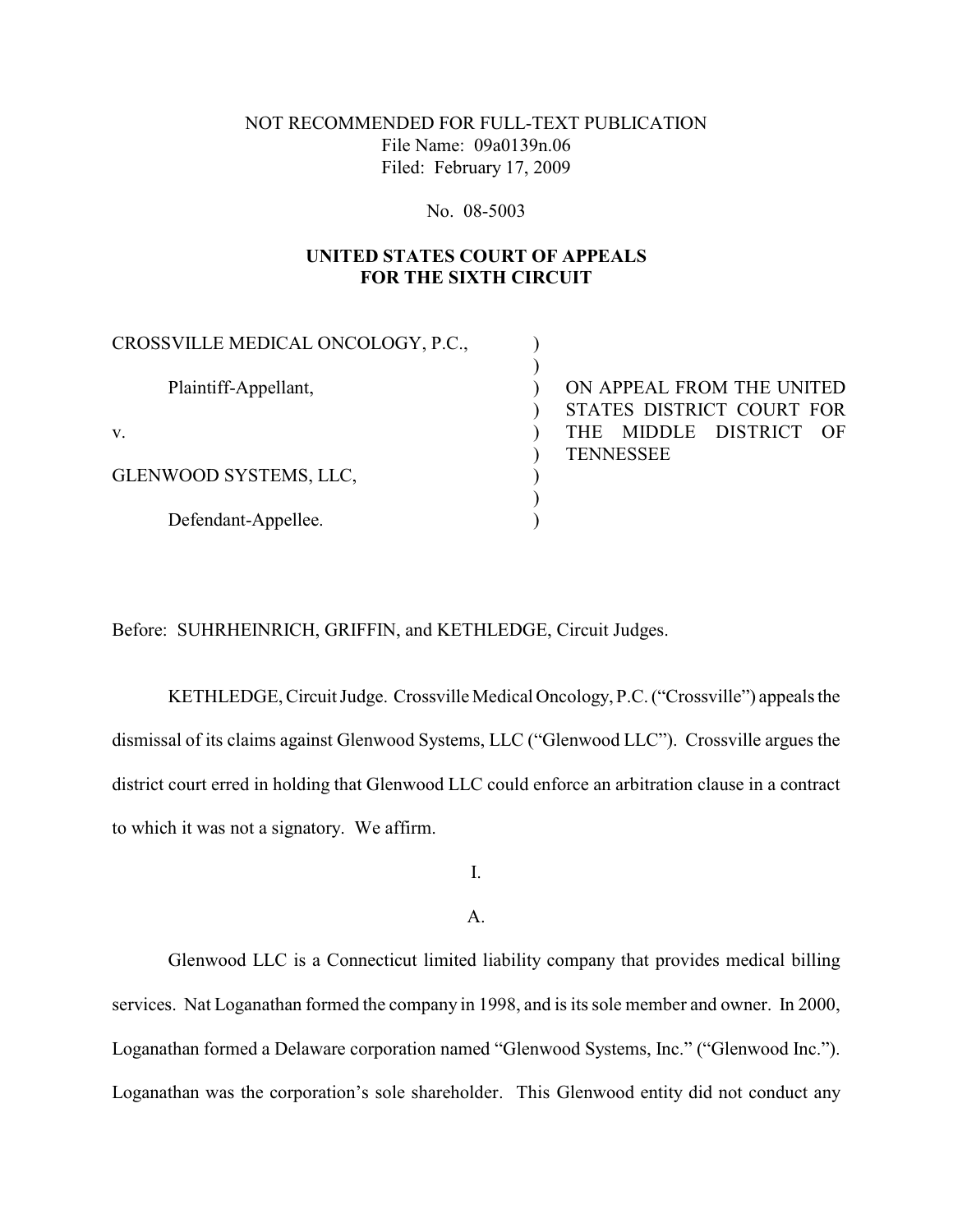business, issue any stock or dividends, file tax returns, or maintain a bank account, and had no employees. According to Loganathan, however, he used the two Glenwood entities' names "interchangeably[,]" and Glenwood LLC "[f]rom time to time" did business under the name "Glenwood Systems, Inc." J.A. 194, 243.

On January 12, 2004, Crossville entered into a written agreement with "Glenwood Systems, Inc." J.A. 29-30. Under the agreement, "Glenwood" would provide medical billing services to Crossville. The agreement provided that any dispute arising out of the agreement would be resolved by an arbitrator in Connecticut.

Glenwood LLC then provided billing services to Crossville for several months. Crossville later claimed that those services were deficient, and terminated the agreement.

#### B.

Crossville thereafter filed a complaint against "Glenwood Systems, L.L.C., d/b/a Glenwood Systems, Inc." in Tennessee state court. Glenwood LLC removed the case to federal court, and filed an answer and counterclaims. In its answer, Glenwood LLC asserted as an affirmative defense that "the contract requires the parties to resolve any and all disputes, which arise out of or in connection with this contract, in arbitration." J.A. 52.

Over the next several months, Glenwood LLC responded to motions for a default judgment and to dismissits counterclaims for lack of standing, and itself filed a motion to extend the discovery deadline. Eight months after removing the case to federal court, Glenwood LLC moved to refer the case to arbitration, pursuant to the agreement's mandatory arbitration clause. The district court granted the motion. More than a year and a half later, however, and on the day before the arbitration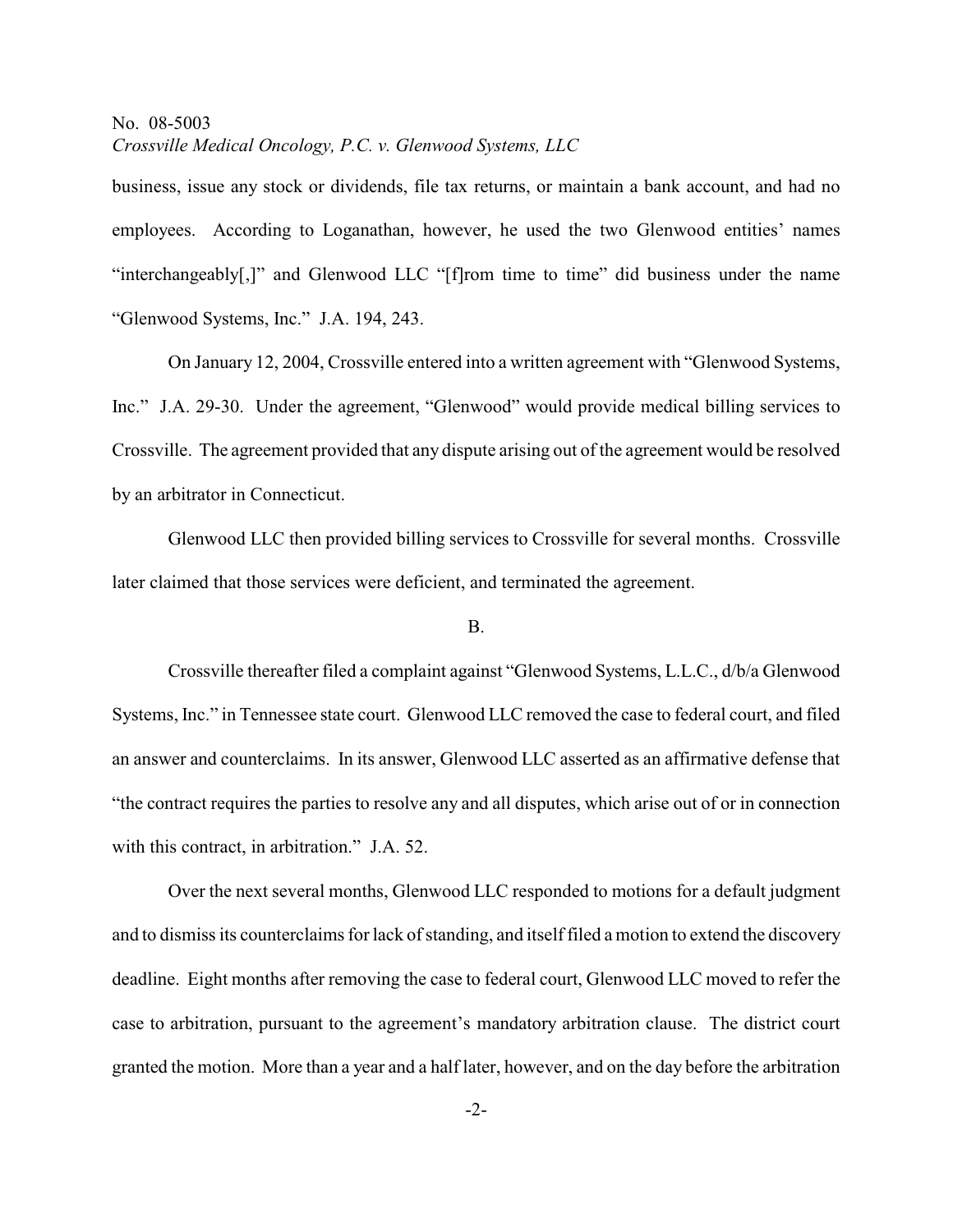hearing was scheduled to commence, Crossville filed a motion in the district court to return the case to the court on the ground that Glenwood LLC was not a party to the arbitration agreement. Crossville also filed a motion for leave to amend its complaint to add claims against Glenwood LLC. The district court denied Crossville's motions and dismissed the case without prejudice. This appeal followed.

#### II.

#### A.

"We review *de novo* a district court's decisions regarding both the existence of a valid arbitration agreement and the arbitrability of a particular dispute." *Floss v. Ryan's Family Steak Houses, Inc.*, 211 F.3d 306, 311 (6th Cir. 2000). "In deciding whether [arbitration] agreements are enforceable, we examine applicable state-law contract principles." *Id.* at 314.

### B.

Crossville first argues that Glenwood LLC waived its right to arbitrate by engaging in litigation for eight months before demanding arbitration. A party waives its right to arbitration by participating in litigation to such an extent that its actions are "completely inconsistent with any reliance" on its right to arbitrate and cause the opposing party to suffer prejudice. *Gen. Star Nat'l Ins. Co. v. Administratia Asigurarilor de Stat*, 289 F.3d 434, 438 (6th Cir. 2002). "[W]aiver of the right to arbitration is not to be lightly inferred[,]" because "[t]here is a strong presumption in favor of arbitration[.]" *Highlands Wellmont Health Network, Inc. v. John Deere Health Plan, Inc.*, 350 F.3d 568, 573 (6th Cir. 2003).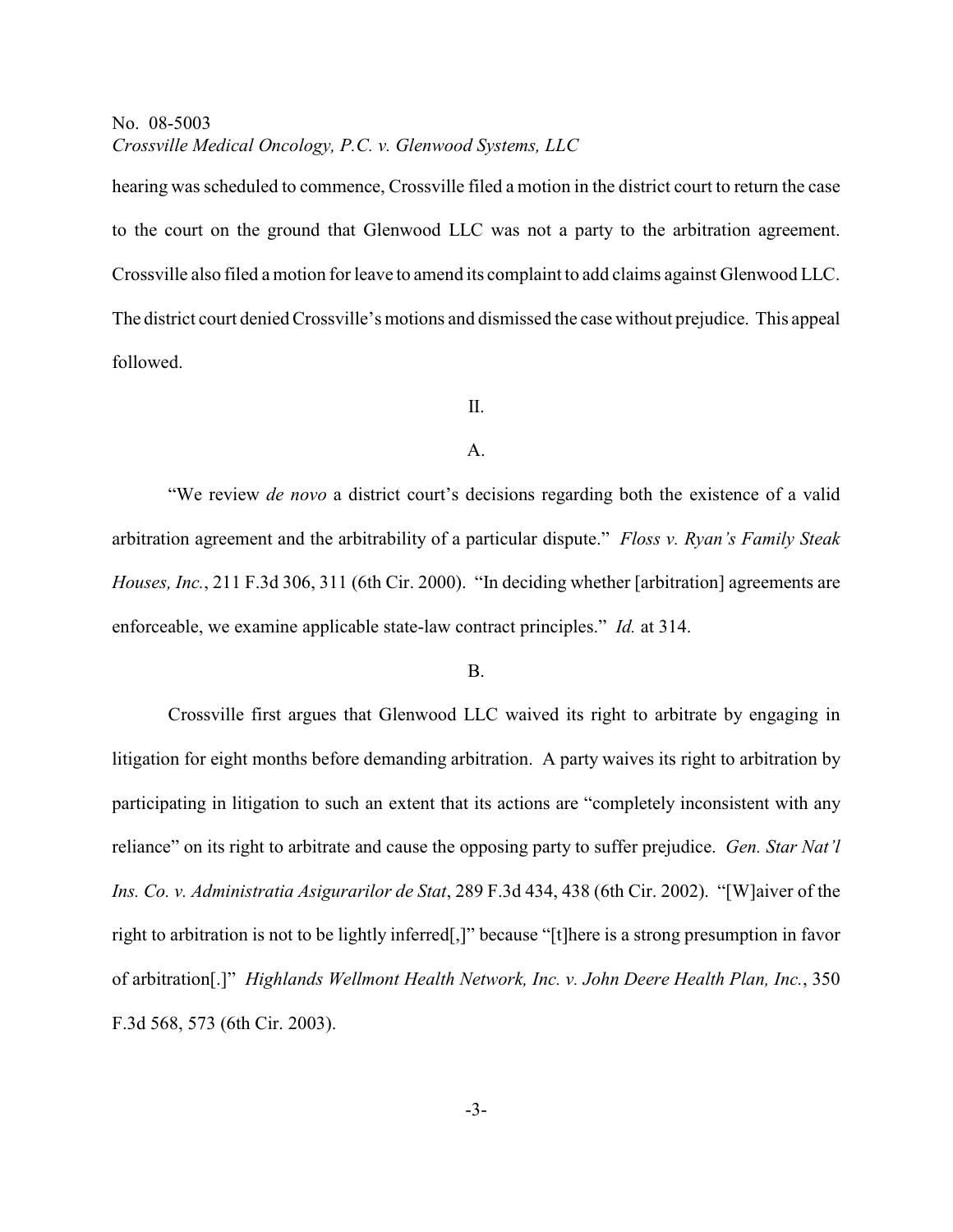Here, Glenwood LLC participated in litigation when it filed an answer and counterclaims, responded to two motions, and filed a motion to extend the discovery deadline. But neither party had served any discovery requests, exchanged documents, or deposed any witnesses before Glenwood LLC moved to refer the case to arbitration. Glenwood LLC also asserted the arbitration agreement as an affirmative defense in its answer. We therefore hold that its actions were not inconsistent with its right to arbitrate and that Crossville was not prejudiced by Glenwood LLC's delay in asserting that right. Consequently, Glenwood LLC did not waive its right to arbitrate.

C.

Crossville also argues that Glenwood LLC cannot enforce the agreement's arbitration clause because it was not a signatory to the agreement. This argument is foreclosed by precedent.

"[N]onsignatories may be bound to an arbitration agreement under ordinary contract and agency principles." *Javitch v. First Union Sec., Inc.*, 315 F.3d 619, 629 (6th Cir. 2003). Applying those principles, we rejected an argument identical to Crossville's in *Federated Dep't Stores, Inc. v. J.V.B. Indus., Inc.*, 894 F.2d 862 (6th Cir. 1990). There, the plaintiff argued that the defendant, JVB Industries, "had no right to compel arbitration of the business destruction claims because JVB was not a party to the construction contracts." *Federated*, 894 F.2d at 870. The plaintiff argued that only TAB—a separate entity established by JVB's owner—executed the contracts, and that therefore only TAB could enforce the arbitration provisions in those contracts. *Id.* We disagreed, holding that "JVB and TAB were alter egos" and that JVB was "the real party in interest" to the contracts. *Id.* We noted that TAB and JVB "were closely interconnected," that they "both operated out of the same office[,]" and that TAB "had no assets and no shareholders or management different from those of